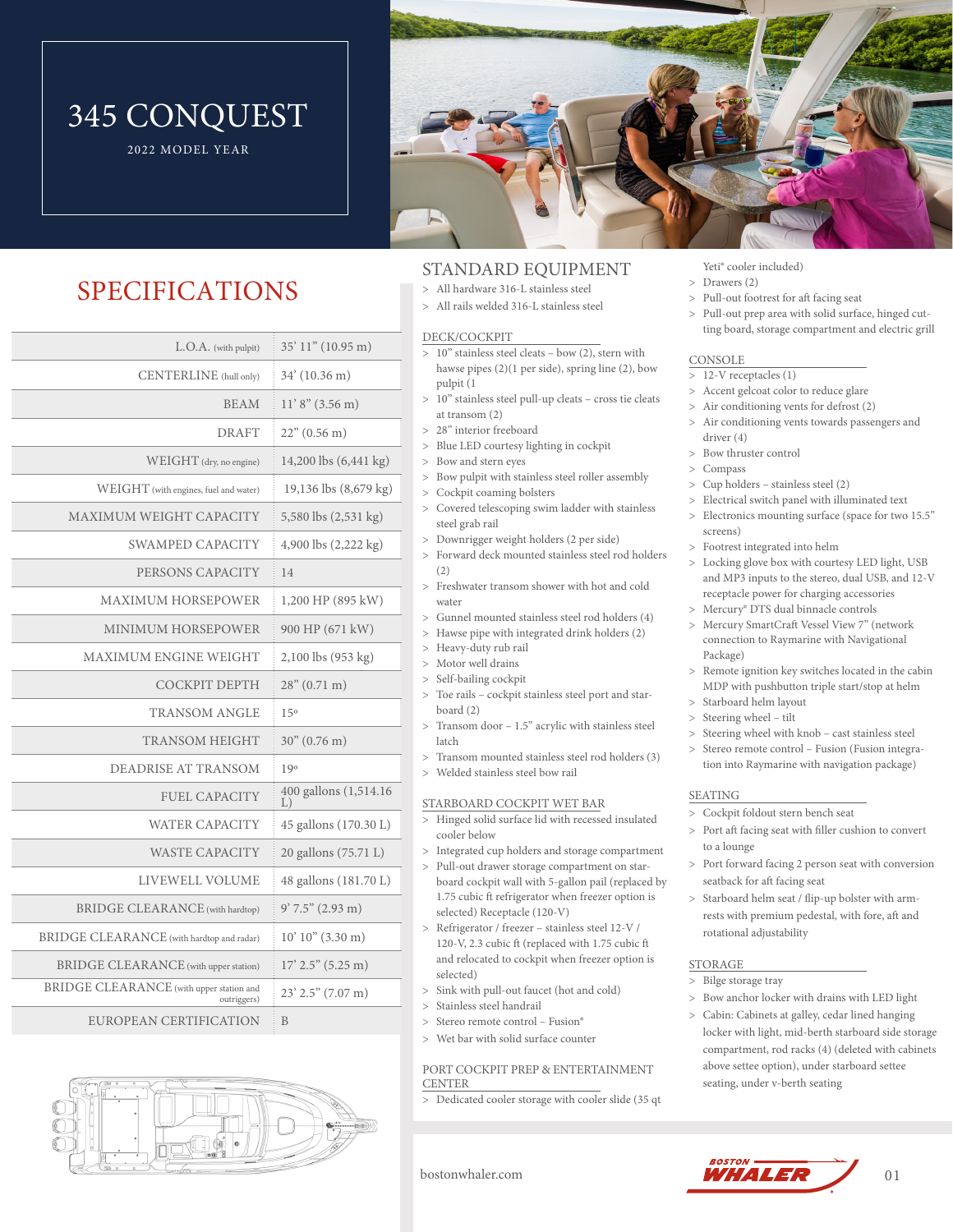2022 MODEL YEAR



 Cockpit: Behind counter at wet bar, downrigger weight holders (4), drawer storage below pull-out grill, insulated cooler with solid surface lid, port side helm deck storage with stainless steel cup holders (2), air conditioner vents and courtesy light, pull-out drawer storage with 5-gallon pail, rod holders under gunnel (4) (deleted with fold-out bench seat options), insulated in-deck fishboxes with pump-out (2)

#### OPEN WINDSHEILD/HARDTOP SYSTEM

- Canvas side and aft rigid acrylic weather enclosure with door to cockpit (white or black depending on frame color selection)
- Courtesy / chart lights (red and white)
- Custom painted integrated aluminum hardtop windshield frame (white or black depending on frame color selection)
- > Full front tempered glass, full height windshield with electric actuated center vent
- > Handhold along hardtop for egress to foredeck
- > Handhold integrated into hardtop in the helm deck area
- > Integrated windshield and hardtop
- Ladder access to hardtop (white or black depending on frame color selection)
- LED blue companionway light (1)
- LED blue/white overhead light (2)
- LED flood lights cockpit (2)
- LED navigation lights
- LED red/white chart overhead light (1)
- Open tempered side glass
- Opening deck hatches integrated into hardtop (2)
- Outrigger ready
- Pantograph windshield wipers with wash system (3)
- Premium integrated stereo speakers 7.7" (2)
- Rod holders (6)

#### CABIN INTERIOR

- 28" flat screen HDTV
- Cabin lights with dimmer switches
- DVD player (12-V)
- > Easy to clean interior materials
- > Hardwood cabin sole
- LED blue diffused courtesy lighting with dimmer switch
- LED overhead lights with dimmer switches (9)
- Lockable acrylic cabin door
- Opening portholes with screens (5)
- > Skylights
- > Stereo includes the following: (Fusion integrated into

Raymarine with Navigation Package): Fusion AM/FM/ USB/VHF/AUX/iPod/iPhone/Android/Bluetooth/ SiriusXM® ready marine stereo (Fusion Bluetooth enabled), Stereo remote controls – helm, cockpit and interior, MP3 and USB input at helm in the glovebox, JL Audio waterproof speakers – exterior, 7.7" (hardtop (2), aft cockpit (2)) in cockpit and amplifier, JL Audio speakers – interior, 6.5" v-berth (2)

#### FORWARD BERTH

- > 120-V receptacle
- > 12-V receptacle
- Carbon monoxide detector
- Opening hatch with solar shade and sky screen
- > Reading lights (2)
- > Storage under dinette seats
- USB power receptacle
- V-berth dinette with high gloss wood table; table drops with electrically actuated pedestal enabling V-berth seating to convert into queen size island bed; island bed comes with fitted sheet, comforter, and two regular size pillowcases

#### MID BERTH

- > 12-V receptacle
- > 120-V receptacle
- Carbon monoxide detector
- Hardwood cabin sole
- > Privacy curtain
- > Reading lights (2)
- U-shape seating that converts to berth

#### STARBOARD SETTEE

- Converts to double berth
- > Rod storage with blue LED accent lighting (deleted with above settee cabinet option)

#### **GALLEY**

- 120-V receptacle
- > 12-V receptacle
- > Cedar lined hanging locker
- Coffee maker
- Microwave
- > Sink with hot and cold water faucet
- > Solid surface countertop
- > Stainless steel 12-V / 120-V refrigerator / freezer (2.3 cubic ft)
- > Stainless steel accent rails
- Trash receptacle
- Wood grain finish cabinets with storage

### HEAD

- > 120-V receptacle
- 800 GPH shower sump
- Full length mirror
- LED overhead lighting
- > Porcelain vessel style sink with hot and cold faucet
- Powered ventilation
- Pull-out showerhead with mixer valve
- Shower curtain
- > Sky light
- > Soap holder
- Solid surface vanity countertop
- Toilet paper holder
- Towel bar and ring
- VacuFlush® toilet, holding tank, dockside pump-out, overboard discharge and tank level indicator
- > Vanity grab rail
- > Vanity storage

#### MECHANICAL

- 300 V8 DTS Triple Black Mercury Verado with hydraulic power steering and Shadow Mode TechnologyAdvanced battery management system – electric switches with pushbutton paralleling
- Air conditioner (cabin) (12,000 BTU) reverse cycle
- Air conditioning (cockpit) (18,000 BTU) reverse
	- cycle
- Aluminum fuel tank (400 gallons)
- Automatic bilge pumps (1,100 GPH forward, 2,000 GPH aft)
- > Battery charger 50 amps at 12-V multi-stage charger
- > Battery trays with remote switches and automatic charging / paralleling relays
- > Bonding system for underwater through hull fittings
- > Bow thruster (4 kW) (deleted with Joystick Piloting option)
- Cast bronze through hulls and seacocks (below waterline)
- Cast stainless steel through hulls (above waterline)

 Freshwater dockside hook up and tank level indicator integrated into VesselView for hot and cold pressurized

water system Freshwater tank (45 gallons) Freshwater transom shower with hot and cold mixer Freshwater washdown stainless steel faucet located in

**ROSTON** 

 Dockside cable TV inlet Electric dual trumpet horns

Engine fuel / water separators

bostonwhaler.com **WHALER** 02

anchor locker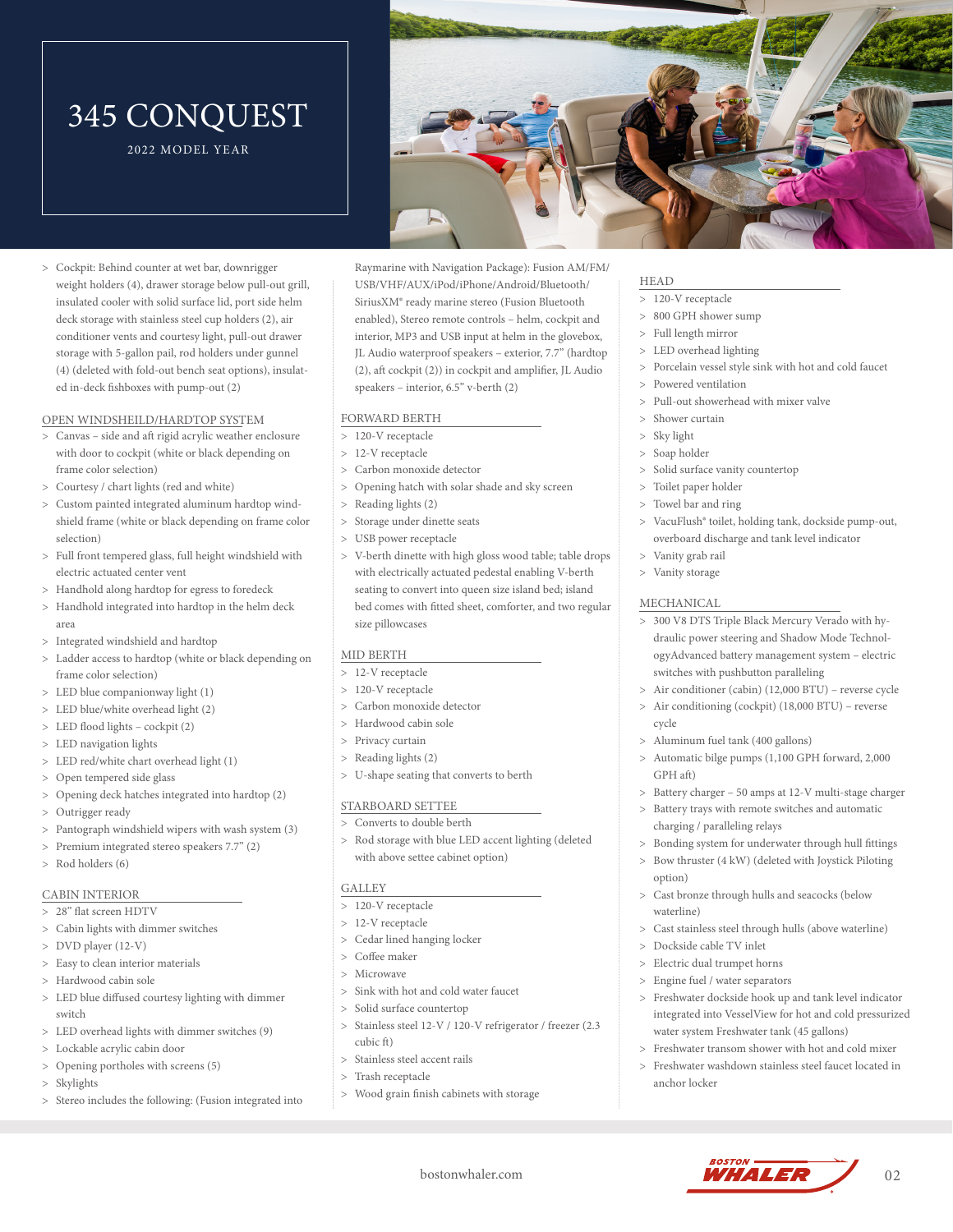2022 MODEL YEAR



- > High water bilge pump with alarm (2,000 GPH)
- Low CO gas (7.5 kW) 120-V 60 hz generator with fire suppression system, automatic with manual override
- > Machinery space lighting
- Manifold plumbing system with individual valves per circuit
- > Pressurized livewell (40 gallons) in aft port corner with clear top window and blue interior (red and white LED lights
- Raw water washdown stainless steel faucet located in cockpit
- > Shore power inlets (dual 30 amp), isolation transformers and 50 ft shore power cords (included)
- > SmartCraft Vessel View Display
- > Stainless steel propellers
- > Stainless steel trim tabs with electric actuation, including helm control with position indicators
- > Tilt steering
- Transducer mount area
- Windlass with handheld remote control, 400 ft rode with anchor swivel and 35 lb anchor integrated with a polished stainless steel bow roller

#### NAUTIC-ON REMOTE CONNECTIVITY

- 24/7 access to your boat's information using the NAU-TIC-ON app
- Monitor house and engine battery state and bilge pump activity
- Review live engine data and diagnostics
- Track location with Smart Breadcrumbing and GeoFence
- > View weather conditions at the boat
- 3 Month Free Subscription

### NOTABLE OPTIONS & ACCESSORIES

- ☐ 12-V DC receptacles (electric reels / downriggers) (2)
- □ Active Engine Trim (Mercury option that automatically adjusts drive trim based on speed)
- ☐ Active Engine Trim for 2nd station (Mercury option that automatically adjusts drive trim based on speed) (must select an upper station option)
- ☐ Anchor (polished stainless steel)
- ☐ Anchor windlass chain (300')
- ☐ Audio package (premium)(cabin and helm deck) additional amplifiers, 10" subwoofer for the helm deck and 8" subwoofer for the cabin; includes a source selector switch integrating TV/DVD sound or Fusion stereo to the cabin system
- ☐ Batteries GR31 ADM (factory installed)
- □ Boston Whaler dishware set with under counter galley stemware holders with LED accent lighting Cabin comfort package (mid-berth) – includes: fitted sheet set with pillowcases (2), comforter and throw pillows (6)
- ☐ Cabinets above settee (deletes rod holder storage system)
- ☐ Commissioning Kit includes: air horn, batteriesgroup 31 AGM (4) group 27 AGM (2), boat hook, dock lines (8), fenders (4), fire extinguisher (2), first aid kit, life vests (type 1 (offshore) with storage bags (10)), spare fuel filters (3), throw cushion, tool kit, water/holding tank supplies
- ☐ Diesel heater system (deletes air conditioning systems)
- ☐ Engine flush system
- ☐ Freezer (cockpit)(stainless steel drawer, 12-V / 120-V (1.9 cubic ft) (replaces standard cockpit wet bar refrigerator)(standard storage compartment replaced with a 12-V / 120-V refrigerator (1.75 cubic ft)
- ☐ Full height tempered side glass integrated with hardtop frame
- ☐ Gyroscopic Stabilizer (SeaKeeper SK6) (Must select 9.5kW low-CO generator option) (Not compatible with Tackle Storage with drawers)
- ☐ Grill (electric)(at cockpit) delete
- ☐ Lighting underwater LED (transom mounted)(blue) (4)
- ☐ Outriggers radial outriggers (hardtop mounted) (not compatible with upper station) (black)
- ☐ Outriggers for upper station option (must select upper station)(23' lift-out outriggers (2))
- ☐ Rails split bow rail
- $\Box$  <br> Rails white rub rail with stainless steel insert
- ☐ Self-leveling tab system
- ☐ Spotlight
- ☐ Stove electric single burner stove (galley)
- ☐ Sunshade at bow
- ☐ Sunshade at cockpit (retracts and deploys electrically)
- ☐ Table cockpit table with dedicated storage on underside of mechanical hatch
- ☐ Table helm deck table with dedicated storage on underside of mechanical hatch
- ☐ Table settee table with removable high gloss wood table with pedestal
- ☐ Tackle storage with drawers (deletes slide-out fiberglass carry-on cooler)
- ☐ Water delivery at manufacturing plant (includes all items from commissioning kit, plus 400 gallons of fuel)

☐ Water delivery with upper station (includes all items from commissioning kit, plus 400 gallons of fuel)

#### SEATING

- ☐ Seating cockpit fold-out port side bench seat (deletes rod racks)
- ☐ Seating cockpit fold-out port side trolling seat (not compatible with bench seat)
- $\Box$ <br> Seating cockpit fold-out starboard side bench seat (deletes rod racks)
- ☐ Seating cockpit fold-out starboard side trolling seat (not compatible with bench seat)
- ☐ Seating sun lounge forward deck sun pad with canvas cover

#### TOPS/TOWERS

☐ Hardtop gelcoat (hardtop underside color matches hull color)

#### UPPER STATION

- ☐ Bimini Top Material White or Black Stamoid® depending on frame color selection
- ☐ Control box and upholstery canvas cover, black
- ☐ Ladder access to the hardtop (white or black depending on frame color selection)
- ☐ LED lighting blue (6)
- ☐ Painted upper station frame with fold-down canopy (white or black depending on frame color selection)
- $\Box$  Tilt helm with stainless steel steering wheel
- ☐ Upper station control box includes the following: Vessel View 7" Display, DTS throttle and shift, compass, and drink holders (4)
- ☐ Upper station upholstery with backrest
- ☐ VHF antenna extension (navigation package required)
- ☐ JL Audio speakers 6.5" (2)

#### UPPER STATION WITH JOYSTICK PILOTING

- ☐ Bimini Top Material White or Black Stamoid® depending on frame color selection
- □ Electronic steering
- ☐ Joystick
- ☐ Skyhook/autopilot keypad
- ☐ Control box and upholstery canvas cover, black
- ☐ Ladder access to the hardtop (white or black depending on frame color selection)
- ☐ LED lighting blue (6)
- ☐ Painted upper station frame with fold-down canopy (white or black depending on frame color selection)